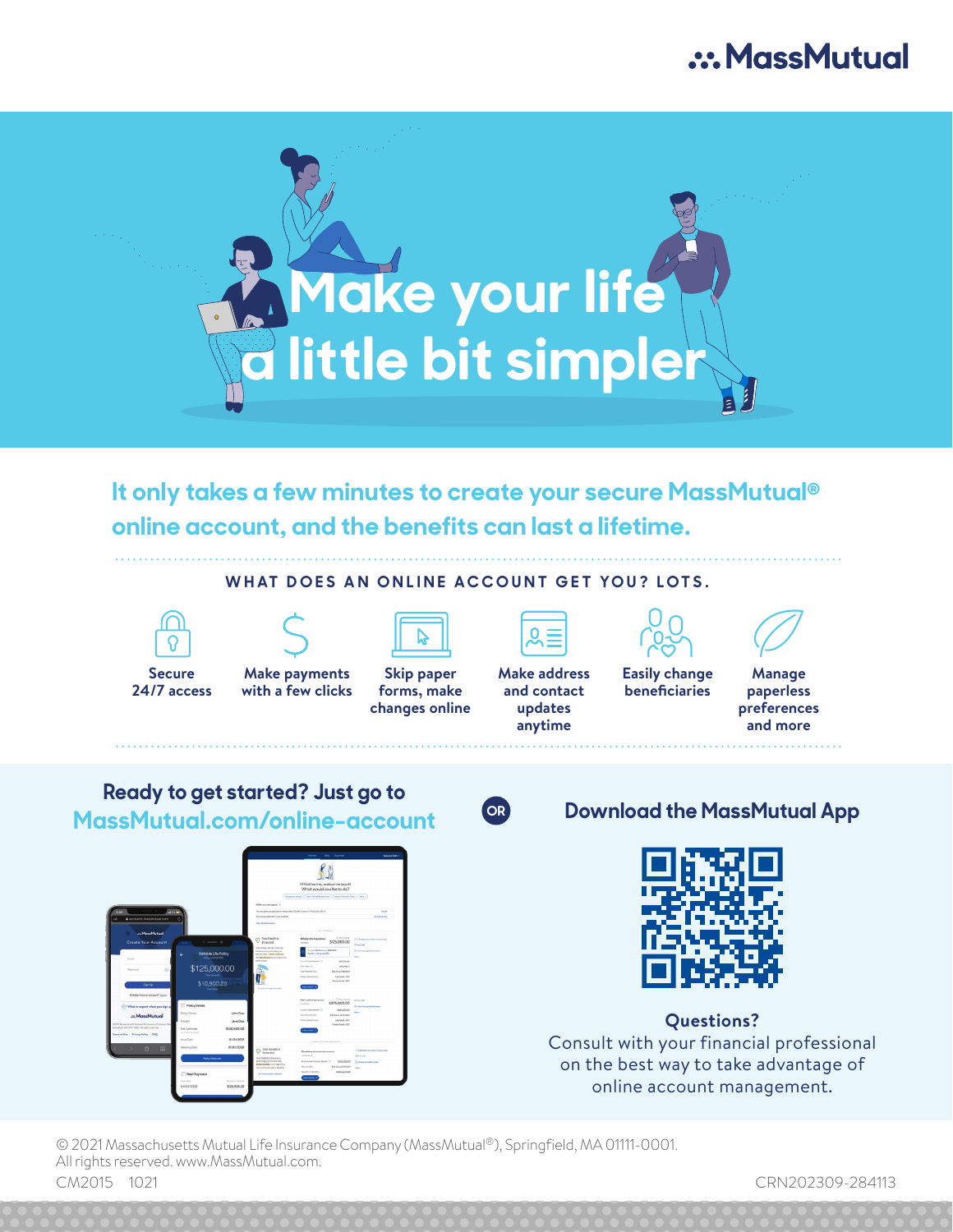# **.:. MassMutual**

### Beneficiary Change Request

Use for Life Post Issue only; not for use with Annuities, Qualified Plans or Disability Income

*Use this form to change the Beneficiary on an existing MassMutual policy. See section D – Disclosures for exceptions. Any existing automatic programs on the Policy will remain unchanged unless otherwise requested. For all beneficiaries within a class, the sum of the designated percentages must equal 100% or the sum of the designated dollar amounts must equal the total Face Amount of the Policy. If the distribution is blank, the death benefit will be divided equally between all beneficiaries within that class. To name additional beneficiaries, copy pages three or four as applicable. Be sure to submit all pages of this form to ensure accurate processing.*

| 2. Insured's full legal name:                                                                                                                                                                                                  |                                                                                                                                                                                                                                                                                                                                                                                                                                             |                     |
|--------------------------------------------------------------------------------------------------------------------------------------------------------------------------------------------------------------------------------|---------------------------------------------------------------------------------------------------------------------------------------------------------------------------------------------------------------------------------------------------------------------------------------------------------------------------------------------------------------------------------------------------------------------------------------------|---------------------|
| First                                                                                                                                                                                                                          | MI<br>Last                                                                                                                                                                                                                                                                                                                                                                                                                                  | Suffix              |
| <b>Owner Information</b>                                                                                                                                                                                                       |                                                                                                                                                                                                                                                                                                                                                                                                                                             |                     |
| 3. Full legal name:                                                                                                                                                                                                            |                                                                                                                                                                                                                                                                                                                                                                                                                                             |                     |
| 4. Phone number:                                                                                                                                                                                                               | Home<br>$\Box$ Work $\Box$ Cell                                                                                                                                                                                                                                                                                                                                                                                                             |                     |
|                                                                                                                                                                                                                                | Receive a text message regarding the status of this form. By checking this box, you agree to receive information regarding your form<br>from MassMutual, which may be delivered to your mobile phone using an automated system. Standard message and data rates may apply<br>to any SMS or MMS you send or receive as part of this program. You may reply to a text with STOP to cancel future notifications at any time.                   |                     |
| 5. Email address:                                                                                                                                                                                                              |                                                                                                                                                                                                                                                                                                                                                                                                                                             |                     |
| 6. Is this Policy subject to a divorce obligation? $\Box$ Yes $\Box$                                                                                                                                                           | No (Default)                                                                                                                                                                                                                                                                                                                                                                                                                                |                     |
| comply with the agreement and not the submitted FR2265, regardless of signatures.                                                                                                                                              | be signed by the former spouse. In the event that the former spouse is not willing to sign this form, MassMutual requires the following from<br>the divorce settlement agreement: the first page, any pages pertaining to the MassMutual Policy or life insurance, and the signature page<br>with the signatures of all parties. If the submitted divorce obligation requires a specific beneficiary designation, MassMutual is required to |                     |
| Complete this section to name an individual beneficiary. If both individual and entity beneficiaries are being named on this form, enter<br>the entity information in section C - Entity Beneficiary Information on page four. |                                                                                                                                                                                                                                                                                                                                                                                                                                             |                     |
| 1. Is any beneficiary being designated on this form considered a minor by the state in which they reside? $\Box$ Yes                                                                                                           |                                                                                                                                                                                                                                                                                                                                                                                                                                             | $\Box$ No (Default) |
| If No, skip to question 2. If Yes, continue to question 1a.                                                                                                                                                                    |                                                                                                                                                                                                                                                                                                                                                                                                                                             |                     |
|                                                                                                                                                                                                                                | UTMA/UGMA. UTMA/UGMA refer to a state's law that governs the transfer of title to life insurance proceeds to a Custodian to manage for a<br>minor until the minor reaches an age permitted by law. Under the UTMA/UGMA of the state designated in question 1d, the person designat-<br>ed in question 1a will be Custodian for the child(ren) named in this section. These custodial arrangements may only be used in U.S. states           |                     |
| where permitted by applicable law. This does not extend to issue per stirpes, if selected.                                                                                                                                     |                                                                                                                                                                                                                                                                                                                                                                                                                                             |                     |
| a. Custodian's full legal name:                                                                                                                                                                                                |                                                                                                                                                                                                                                                                                                                                                                                                                                             |                     |
| First<br>b. Custodian's date of birth (mm/dd/yyyy):                                                                                                                                                                            | MI<br>Last                                                                                                                                                                                                                                                                                                                                                                                                                                  | Suffix              |

**d.** Minor's resident state: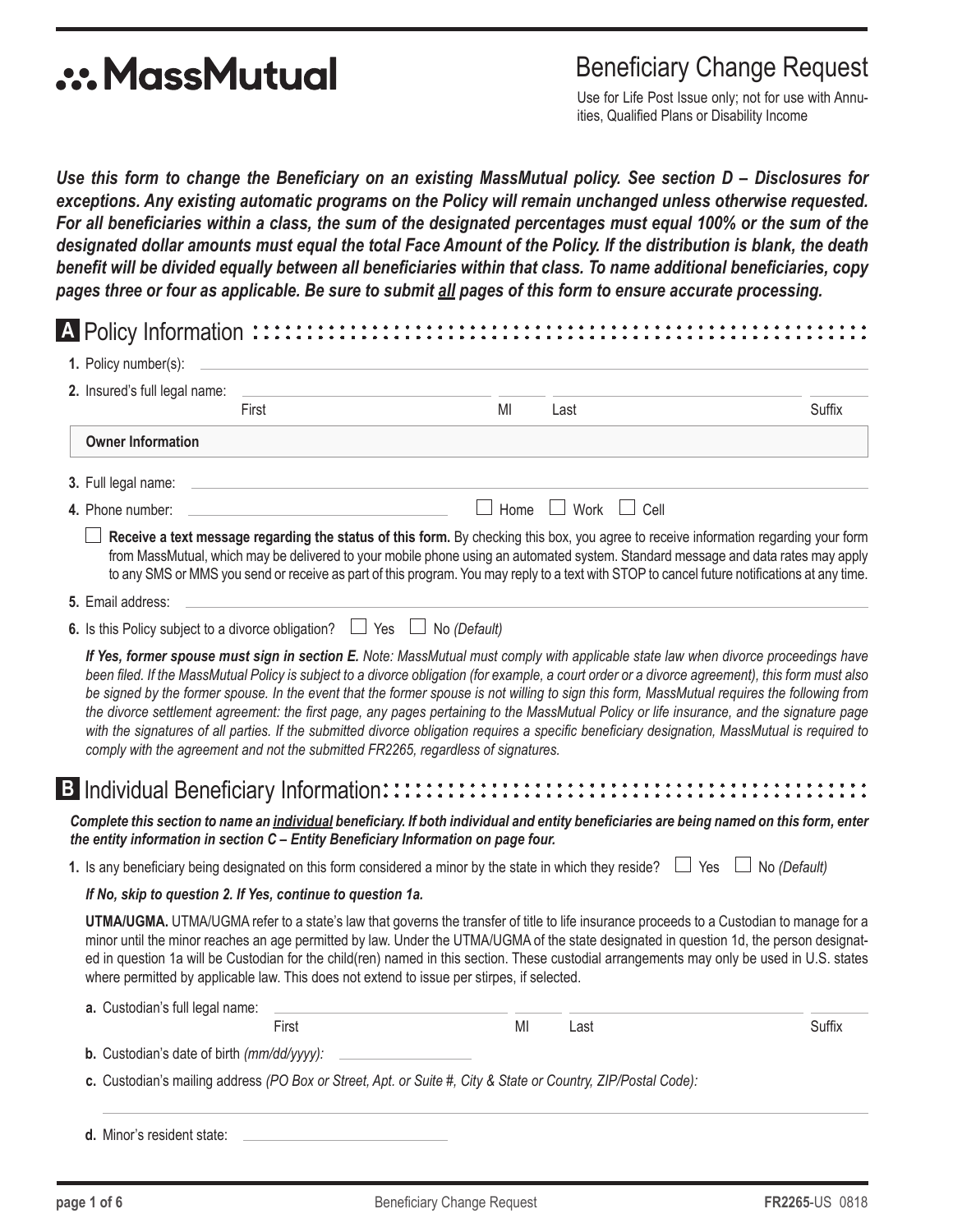**Policy number(s):**

|--|--|--|--|--|

**2. Beneficiary arrangement** *(Complete one row per individual beneficiary. If percentages are designated, the total under each class must equal 100%. If dollar amounts are designated, the total under each class should equal the Face Amount of the Policy.):*

|             | Class (Select one):                                                                         | Distribution (Select one):                               |               |  |  |
|-------------|---------------------------------------------------------------------------------------------|----------------------------------------------------------|---------------|--|--|
| Primary     |                                                                                             | $\Box$ Equal shares (Default)                            |               |  |  |
|             | Secondary/Contingent                                                                        |                                                          | $\%$          |  |  |
|             | Tertiary                                                                                    | Specific amount (Specify): \$                            |               |  |  |
|             |                                                                                             | <b>Issue per stirpes?</b> $\Box$ Yes $\Box$ No (Default) |               |  |  |
|             | Full legal name:                                                                            |                                                          |               |  |  |
|             | First                                                                                       | MI<br>Last                                               | Suffix        |  |  |
| ↽           |                                                                                             |                                                          |               |  |  |
|             | SSN<br><b>ITIN</b>                                                                          |                                                          |               |  |  |
|             | Mailing address (PO Box or Street, Apt. or Suite #, City & State/Country, ZIP/Postal Code): |                                                          |               |  |  |
|             | the control of the control of the control of the control of the control of the control of   |                                                          |               |  |  |
|             | <b>Phone number:</b> $\qquad \qquad \qquad \Box$ Home $\Box$ Work $\Box$ Cell               |                                                          |               |  |  |
|             | <b>Email address:</b>                                                                       |                                                          |               |  |  |
|             | Relationship to Insured: <u>____________________________</u>                                |                                                          |               |  |  |
|             |                                                                                             |                                                          |               |  |  |
|             | Class (Select one):                                                                         | Distribution (Select one):                               |               |  |  |
|             | Primary                                                                                     | $\Box$ Equal shares (Default)                            |               |  |  |
|             | Secondary/Contingent                                                                        |                                                          | $\frac{0}{0}$ |  |  |
|             | Tertiary                                                                                    | □ Specific amount (Specify): \$                          |               |  |  |
|             |                                                                                             | <b>Issue per stirpes?</b> $\Box$ Yes $\Box$ No (Default) |               |  |  |
|             | Full legal name:                                                                            |                                                          |               |  |  |
|             | First                                                                                       | MI<br>Last                                               | Suffix        |  |  |
| $\mathbf 2$ | Date of birth (mm/dd/yyyy):                                                                 |                                                          |               |  |  |
|             | <b>Taxpayer Identification Number:</b>                                                      | SSN<br><b>ITIN</b>                                       |               |  |  |
|             | Mailing address (PO Box or Street, Apt. or Suite #, City & State/Country, ZIP/Postal Code): |                                                          |               |  |  |
|             |                                                                                             |                                                          |               |  |  |
|             | Phone number:                                                                               | Home<br>$\Box$ Work $\Box$ Cell                          |               |  |  |
|             | <b>Email address:</b>                                                                       |                                                          |               |  |  |
|             | Relationship to Insured: <u>____________________________</u>                                |                                                          |               |  |  |
|             |                                                                                             |                                                          |               |  |  |

*Continues on next page...*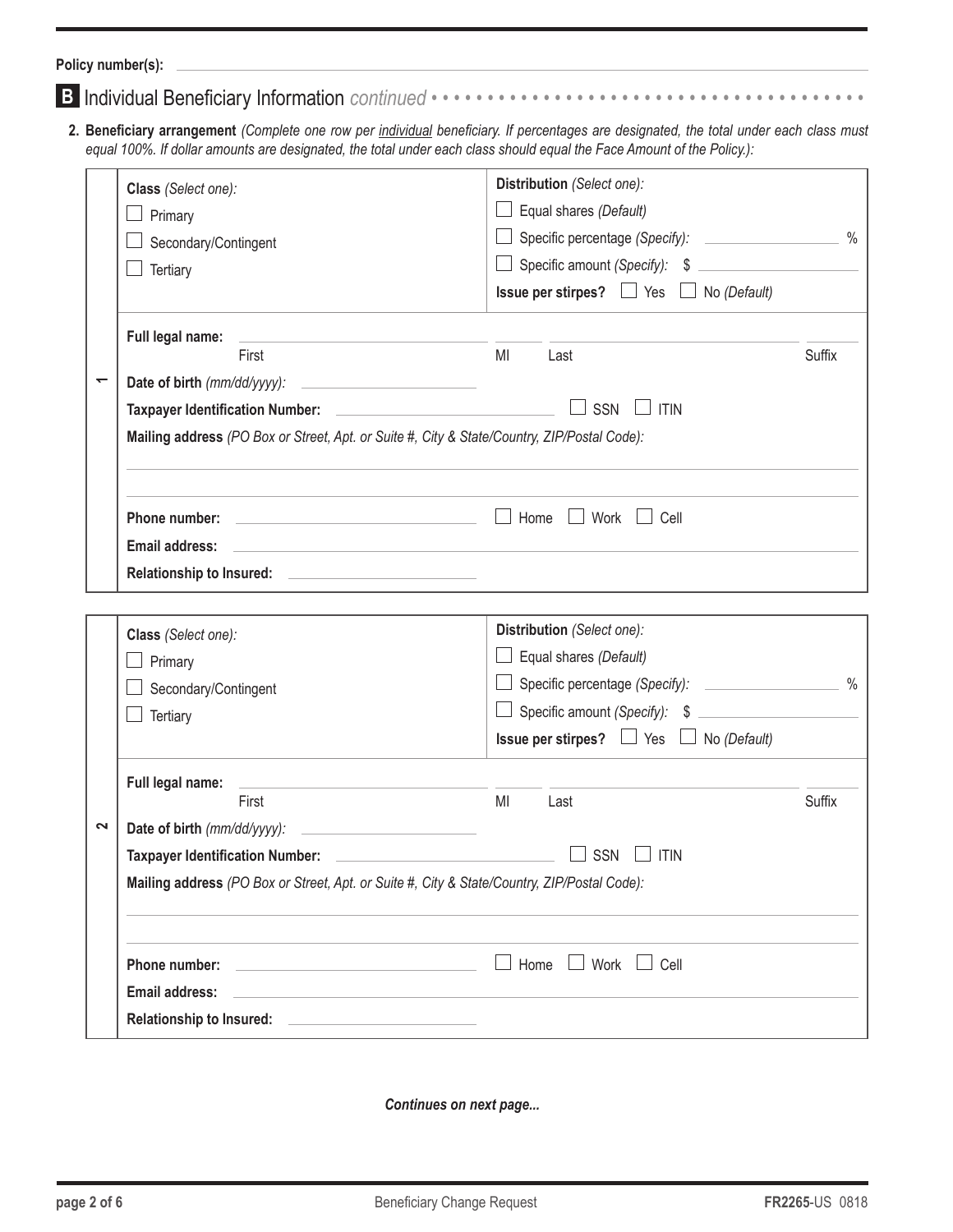|   | Class (Select one):                                                                                                                                       | Distribution (Select one):                                                                                       |               |  |
|---|-----------------------------------------------------------------------------------------------------------------------------------------------------------|------------------------------------------------------------------------------------------------------------------|---------------|--|
|   | Primary                                                                                                                                                   | Equal shares (Default)                                                                                           |               |  |
|   | Secondary/Contingent                                                                                                                                      | Specific percentage (Specify): _____________________ %                                                           |               |  |
|   | Tertiary                                                                                                                                                  | Specific amount (Specify): \$                                                                                    |               |  |
|   |                                                                                                                                                           | <b>Issue per stirpes?</b> $\Box$ Yes $\Box$ No (Default)                                                         |               |  |
|   | Full legal name:                                                                                                                                          |                                                                                                                  |               |  |
|   | First                                                                                                                                                     | MI<br>Last                                                                                                       | <b>Suffix</b> |  |
| က |                                                                                                                                                           |                                                                                                                  |               |  |
|   |                                                                                                                                                           | SSN<br><b>ITIN</b>                                                                                               |               |  |
|   | Mailing address (PO Box or Street, Apt. or Suite #, City & State/Country, ZIP/Postal Code):                                                               |                                                                                                                  |               |  |
|   |                                                                                                                                                           |                                                                                                                  |               |  |
|   | Email address:                                                                                                                                            | and the control of the control of the control of the control of the control of the control of the control of the |               |  |
|   | Relationship to Insured: <u>______________________________</u>                                                                                            |                                                                                                                  |               |  |
|   | Class (Select one):                                                                                                                                       | Distribution (Select one):                                                                                       |               |  |
|   | Primary                                                                                                                                                   | Equal shares (Default)                                                                                           |               |  |
|   |                                                                                                                                                           | Specific percentage (Specify):                                                                                   | $\frac{0}{0}$ |  |
|   | Secondary/Contingent                                                                                                                                      | Specific amount (Specify): \$                                                                                    |               |  |
|   | Tertiary                                                                                                                                                  | <b>Issue per stirpes?</b> $\Box$ Yes $\Box$ No (Default)                                                         |               |  |
|   | Full legal name:<br>and the control of the control of the control of the control of the control of the control of                                         |                                                                                                                  |               |  |
|   | First                                                                                                                                                     | MI<br>Last                                                                                                       | Suffix        |  |
| 4 |                                                                                                                                                           |                                                                                                                  |               |  |
|   | SSN<br>Taxpayer Identification Number: 2008<br>$\Box$ ITIN<br>Mailing address (PO Box or Street, Apt. or Suite #, City & State/Country, ZIP/Postal Code): |                                                                                                                  |               |  |
|   |                                                                                                                                                           |                                                                                                                  |               |  |
|   |                                                                                                                                                           |                                                                                                                  |               |  |
|   |                                                                                                                                                           | Home<br>$\Box$ Work $\Box$ Cell                                                                                  |               |  |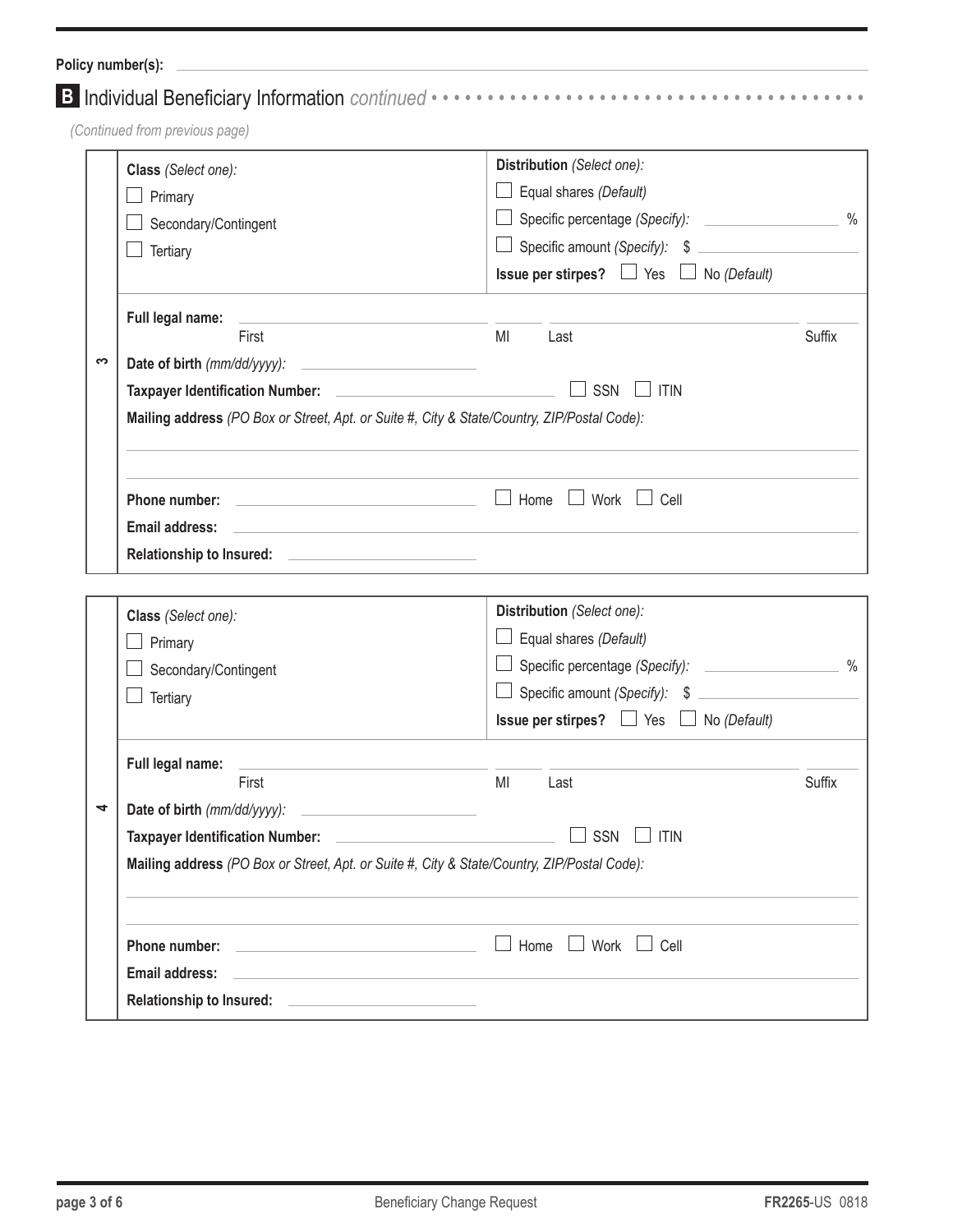**Policy number(s):**

### **C** Entity Beneficiary Information::::::::::::::::::::::::::::::

*Complete the table below to name an entity as beneficiary. If both individual and entity beneficiaries are being named on this form, enter the individual information in section B – Individual Beneficiary Information on the previous pages. Note: If either the estate of the Insured or a corporation is being named as the sole primary beneficiary, the Owner cannot name a secondary beneficiary.*

|        | Class (Select one):<br>$\perp$ Primary<br>Secondary/Contingent<br>Tertiary<br>Type (Select one): $\Box$ Irrevocable Trust $\Box$ Revocable Trust $\Box$ Trust under Insured's Will (Skip to next beneficiary)<br>$\Box$ Estate of Insured (Skip to next beneficiary) $\Box$ Corporation $\Box$ Other (Specify):                                                                                                                                                                                                                                                                                                                                              | Distribution (Select one):<br>Equal shares (Default)<br>Specific percentage (Specify):<br>$\frac{9}{6}$<br>Specific amount (Specify): \$ |  |  |
|--------|--------------------------------------------------------------------------------------------------------------------------------------------------------------------------------------------------------------------------------------------------------------------------------------------------------------------------------------------------------------------------------------------------------------------------------------------------------------------------------------------------------------------------------------------------------------------------------------------------------------------------------------------------------------|------------------------------------------------------------------------------------------------------------------------------------------|--|--|
|        | Full legal name:<br>Date Trust was established (Complete if Irrevocable Trust or Revocable Trust is selected above; mm/dd/yyyy):<br>EIN<br>$\Box$ Itin<br>$\Box$ SSN<br><u> 1990 - John Stone, mars et al. (</u><br><b>Taxpayer Identification Number:</b><br>Mailing address (PO Box or Street, Apt. or Suite #, City & State/Country, ZIP/Postal Code):<br>$\Box$ Work $\Box$ Cell<br>$\Box$ Home<br>Phone number:<br><u> 1999 - John Harry Harry Harry Harry Harry Harry Harry Harry Harry Harry Harry Harry Harry Harry Harry Harry Harry Harry Harry Harry Harry Harry Harry Harry Harry Harry Harry Harry Harry Harry Harry Harry Harry Harry Harr</u> |                                                                                                                                          |  |  |
|        | <b>Email address:</b>                                                                                                                                                                                                                                                                                                                                                                                                                                                                                                                                                                                                                                        |                                                                                                                                          |  |  |
|        | Class (Select one):                                                                                                                                                                                                                                                                                                                                                                                                                                                                                                                                                                                                                                          | Distribution (Select one):                                                                                                               |  |  |
|        | Primary                                                                                                                                                                                                                                                                                                                                                                                                                                                                                                                                                                                                                                                      | Equal shares (Default)                                                                                                                   |  |  |
|        | Secondary/Contingent                                                                                                                                                                                                                                                                                                                                                                                                                                                                                                                                                                                                                                         | $\frac{0}{0}$<br>Specific percentage (Specify):                                                                                          |  |  |
|        | Tertiary                                                                                                                                                                                                                                                                                                                                                                                                                                                                                                                                                                                                                                                     | Specific amount (Specify): \$                                                                                                            |  |  |
|        | Type (Select one): $\Box$ Irrevocable Trust $\Box$ Revocable Trust $\Box$ Trust under Insured's Will (Skip to next beneficiary)                                                                                                                                                                                                                                                                                                                                                                                                                                                                                                                              |                                                                                                                                          |  |  |
|        | $\Box$ Estate of Insured (Skip to next beneficiary) $\Box$ Corporation $\Box$ Other (Specify):                                                                                                                                                                                                                                                                                                                                                                                                                                                                                                                                                               |                                                                                                                                          |  |  |
| $\sim$ | Full legal name:<br>Date Trust was established (Complete if Irrevocable Trust or Revocable Trust is selected above; mm/dd/yyyy):                                                                                                                                                                                                                                                                                                                                                                                                                                                                                                                             |                                                                                                                                          |  |  |
|        | EIN<br>$\perp$ itin<br>$\sqcup$ SSN<br><b>Taxpayer Identification Number:</b>                                                                                                                                                                                                                                                                                                                                                                                                                                                                                                                                                                                |                                                                                                                                          |  |  |
|        | Mailing address (PO Box or Street, Apt. or Suite #, City & State/Country, ZIP/Postal Code):                                                                                                                                                                                                                                                                                                                                                                                                                                                                                                                                                                  |                                                                                                                                          |  |  |
|        |                                                                                                                                                                                                                                                                                                                                                                                                                                                                                                                                                                                                                                                              |                                                                                                                                          |  |  |
|        | Phone number:                                                                                                                                                                                                                                                                                                                                                                                                                                                                                                                                                                                                                                                | Home $\Box$ Work $\Box$ Cell<br>$\blacksquare$                                                                                           |  |  |
|        | <b>Email address:</b>                                                                                                                                                                                                                                                                                                                                                                                                                                                                                                                                                                                                                                        |                                                                                                                                          |  |  |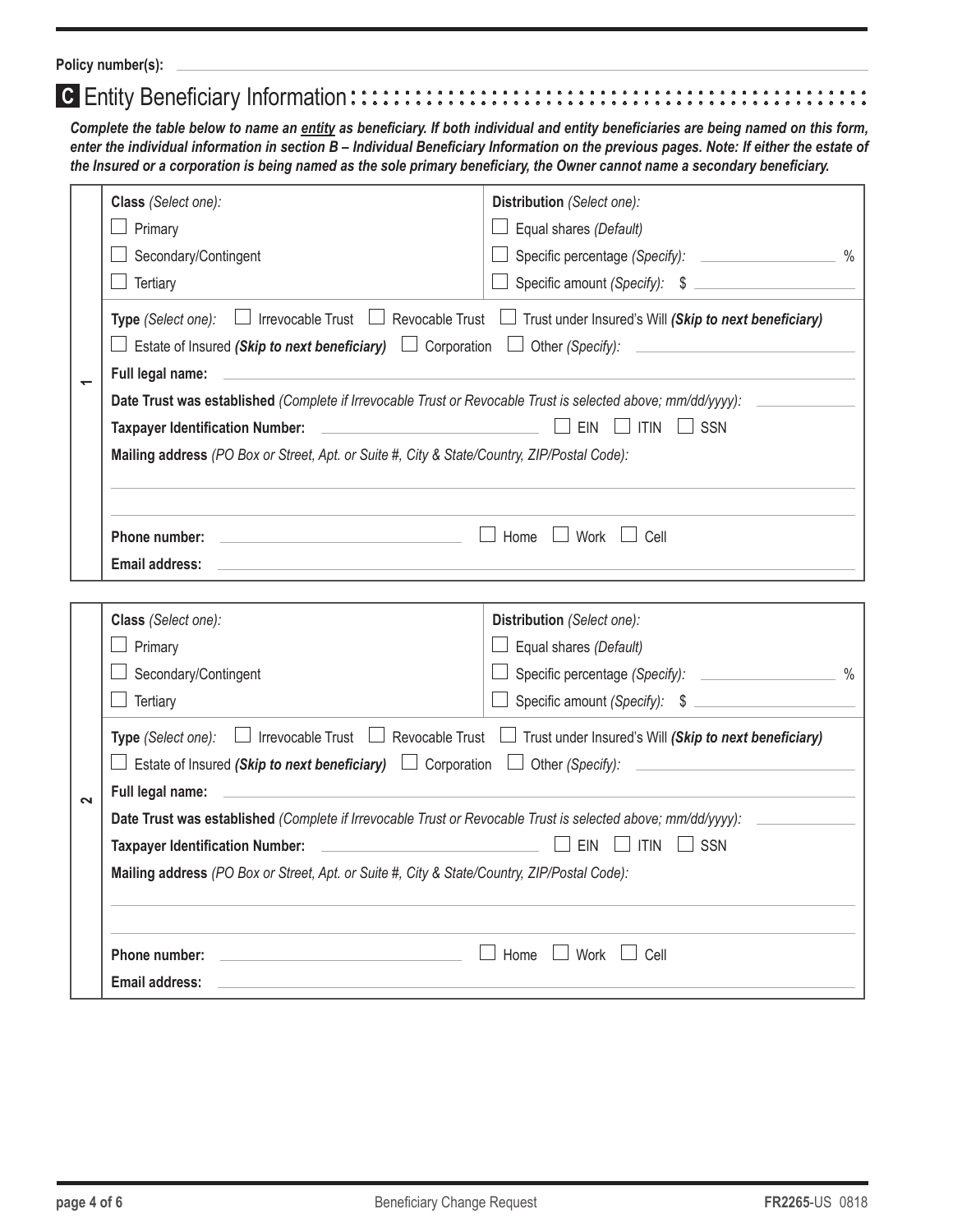#### **Policy number(s):**

#### **D** Disclosures :

#### **General Provisions:**

- MassMutual is only responsible to perform according to the terms of the Policy, and is not responsible for carrying out the terms of any trust or any trust agreement outside of this Policy.
- If a minor is named as a beneficiary and no custodian is designated, any money payable to a minor will be paid to the court appointed guardian of the estate of the minor. Only the legal guardian of the minor can exercise any rights given to a minor.
- When the Owner of the contract is not the beneficiary, there may be unintended income and gift tax consequences. The Owner should seek advice from personal legal or tax advisors.

**Beneficiary.** Unless otherwise requested, proceeds shall be paid equally and in one sum as follows:

- If there is no living or existing beneficiary, the proceeds will be paid to the owner or the owner's estate.
- If there is no living or existing beneficiary, and the owner is an entity, the proceeds will be paid to the entity.
- For survivorship policies, if both insureds are owners and there is no living or existing beneficiary, the proceeds will be paid to the estate of the last to die of the insureds.
- If distribution amounts/percentages are designated, and a beneficiary predeceases the Insured, no longer exists or is no longer

entitled to payment, that amount/percentage will be distributed to the surviving beneficiaries in that class as per the ratio designated.

- If dollar amounts are designated, and the proceeds at the death of the Insured are greater or less than the total amount designated, then the proceeds payable to each beneficiary will be adjusted so that the relative ratio between and among the beneficiaries remains the same.
- If a revocable trust is the owner, and the trust is not in effect at the death of the Insured, and there is no living or existing beneficiary, the proceeds shall be paid to the designated grantor(s) equally, otherwise to the estate of whichever said grantors is the last to die.
- If a Trust under the Insured's Will is designated, then proceeds will be paid only if the Will is probated and if there is a trust in effect.
- If a corporation or a corporate entity is designated, such designation shall include the successors or assigns.

If "Issue per stirpes" is elected and a beneficiary dies before the Insured, any amount that would have been paid to that beneficiary, will be paid in one sum and in equal shares to the surviving children of that beneficiary, if any, before any other contingent beneficiary.

If "Issue per stirpes" is not elected and a beneficiary dies before the Insured, any amount that would have been paid to that beneficiary, will be paid in equal shares to the surviving primary beneficiaries, if any.

### E Agreements & Signatures  $\cdots \cdots \cdots$

I, the undersigned, have read all statements and answers and agree that the information provided is true, complete, and correctly recorded to the best of my knowledge and belief. I hereby consent to the beneficiary arrangement as indicated on this form.

| Printed name: The contract of the contract of the contract of the contract of the contract of the contract of the contract of the contract of the contract of the contract of the contract of the contract of the contract of | Date: <u>____________</u>                                                                                                                                                                                                      |              |
|-------------------------------------------------------------------------------------------------------------------------------------------------------------------------------------------------------------------------------|--------------------------------------------------------------------------------------------------------------------------------------------------------------------------------------------------------------------------------|--------------|
|                                                                                                                                                                                                                               |                                                                                                                                                                                                                                | Sole Officer |
| Printed name of Corporation/Partnership/Trust (If applicable):                                                                                                                                                                |                                                                                                                                                                                                                                |              |
| Signature of Additional Owner or former spouse (If applicable): __________                                                                                                                                                    |                                                                                                                                                                                                                                |              |
|                                                                                                                                                                                                                               | Date: the contract of the contract of the contract of the contract of the contract of the contract of the contract of the contract of the contract of the contract of the contract of the contract of the contract of the cont |              |
|                                                                                                                                                                                                                               |                                                                                                                                                                                                                                |              |
| Printed name of Corporation/Partnership/Trust (If applicable): ___________                                                                                                                                                    |                                                                                                                                                                                                                                |              |
| Witness (A witness, age 18 or older, must sign when the Owner resides in Massachusetts; all signature dates must match)                                                                                                       |                                                                                                                                                                                                                                |              |

I, the undersigned, am a disinterested party (i.e. anyone other than the Owner, Insured or Beneficiary) and have witnessed the above signature(s).

|  | Signature of Witness: |       |
|--|-----------------------|-------|
|  | Printed name:         | Date. |